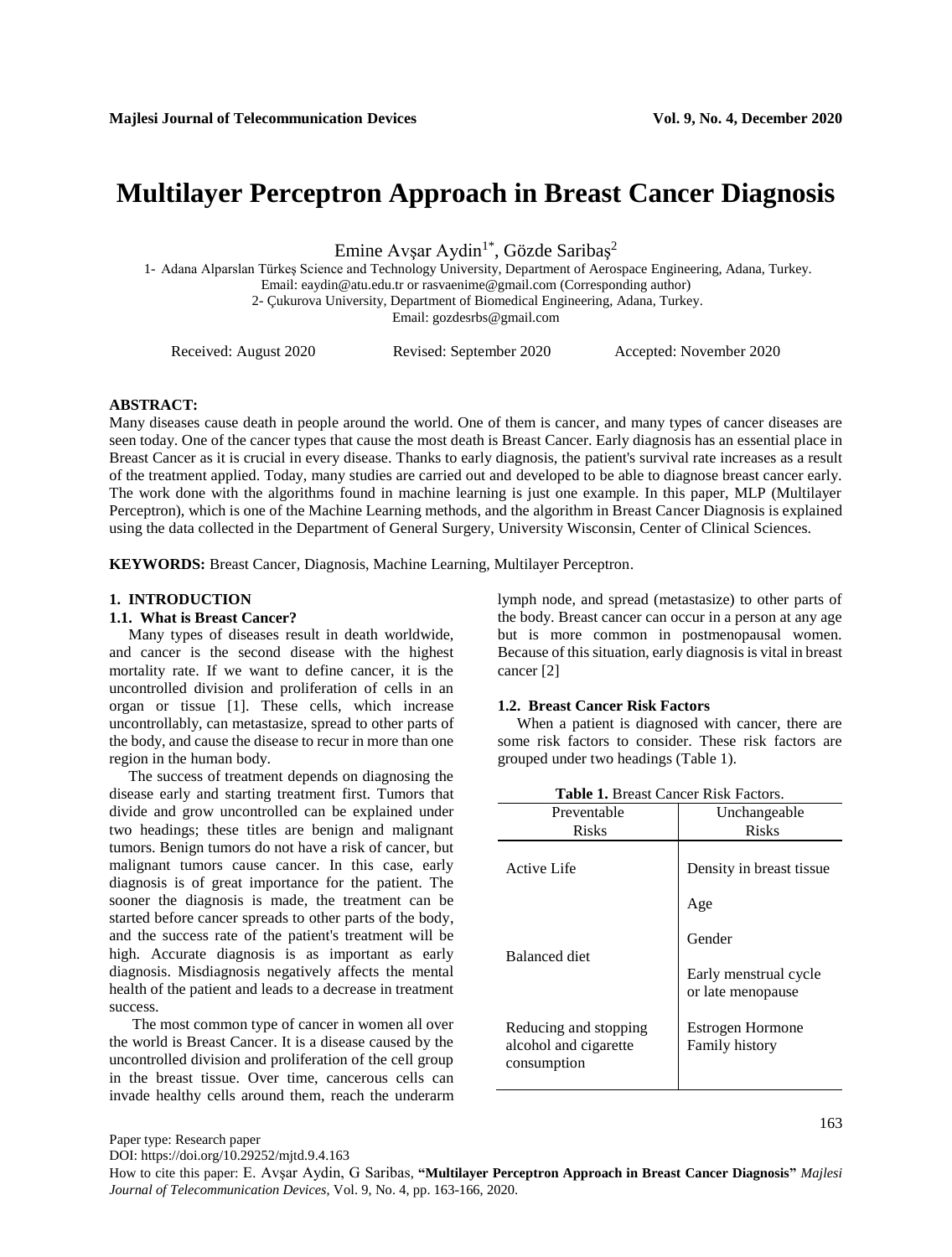#### **Majlesi Journal of Telecommunication Devices Vol. 9, No. 4, December 2020**

Their diet (vegetarian, vegan, etc.) is effective in cancer. Postmenopausal (postmenopausal) weight gain and obesity in women increase the risk of breast cancer.

# **2. MATERIALS AND METHODS**

#### **2.1. Materials**

 This study was conducted on breast cancer data collected in the open-access William H. Wolberg, Department of General Surgery, University Wisconsin, Clinical Sciences Center [3].

| <b>Table 2.</b> Dataset Coment. |  |
|---------------------------------|--|
| Number of Features              |  |
| Number of Instances<br>569      |  |
| 32                              |  |
| Benign Tumor                    |  |
| Malignant Tumor                 |  |
| Benign: 357                     |  |
| Malignant: 212                  |  |
|                                 |  |

**Table 2.** Dataset Content.

# **2.2. Methods**

# **2.2.1. Multilayer Perceptron**

 Machine Learning is one of the most frequently used methods when it is necessary to analyze the obtained data while producing solutions for the problem, which is mainly present in many areas today. There are many types of algorithms in machine learning. One of them is the Multilayer Perceptron (MLP) algorithm. MLP algorithm works effectively in classification and generalization studies. Classification is an essential part of machine learning [4].

 The perceptron algorithm, which forms the basis of the Multilayer Perceptron model, was invented by Frank Rosenblatt, funded by the United States Maritime Research Department at the Cornell Aviation Laboratory in 1957.



**Fig. 2.** Multilayer Perceptron Model.

 Multilayer perceptron (MLP) has been used to solve complex problems from past to present [5]. The Multilayer sensor consists of 3 parts. These are input, hidden layer, and output. Each section has sensors called

neurons, and each neuron is linked to all neurons in the next layer, and each connection has a weight value. Each layer can have multiple sensors or multiple layers. Multilayer sensors can become a complex system depending on the layer it contains and the number of sensors in each layer.

 The most important feature that distinguishes the Multilayer Perceptron model from the Perceptron model is that it has at least one hidden layer. Hence the term multilayered. Each sensor in the first layer on the left (input layer) sends outputs to all sensors in the second layer (hidden layer), and all sensors in the second layer output to the last layer on the right (output layer) (Fig 2).

 Multilayer Perceptron is a controlled training algorithm. It is also called the "Back Propagation Model" or "Error Propagation Model" because it propagates the error to the network [43]. The input and output data are supplied to the model, and the algorithm will learn by using this data and establishing an equation between them. The learning method used in the model is the "Delta learning rule."

 The model stated that in the connections between neurons, each link has a weight value. The program initially assigns this weight value as random values . These weight values are updated during the training period when the program establishes a relationship between input and output values [4]. The most common method used to find accurate weight values is the backpropagation method.

 Another situation that matters in an artificial neural network model is the activation function. When the activation function is not used in a neural training network, the network acts as a linear function and performs its training accordingly. This situation means that the model cannot learn in the face of nonlinear values , and the learning achievement of the network will decrease.

 An activation function (nonlinear function) is required for the model to avoid this situation and avoid any problems in the neural network's learning process. The activation function is applied to the output value obtained by multiplying the input value x by the weight value w. It is also essential to use the model's bias value and the activation function in an artificial neural network model.

 In some cases, the input value given to the neural network can be 0; in this case, when the input value is multiplied by the weight, the output value becomes 0. 0 output value negatively affects the learning process of the network. In this case, a bias value must be added to the function. The bias value prevents the part's output value from being 0 and contributes to the continuation of the neural network's learning process.

 Each layer's output value becomes the next layer's input by applying the multilayer sensor's activation function. This process is repeated throughout the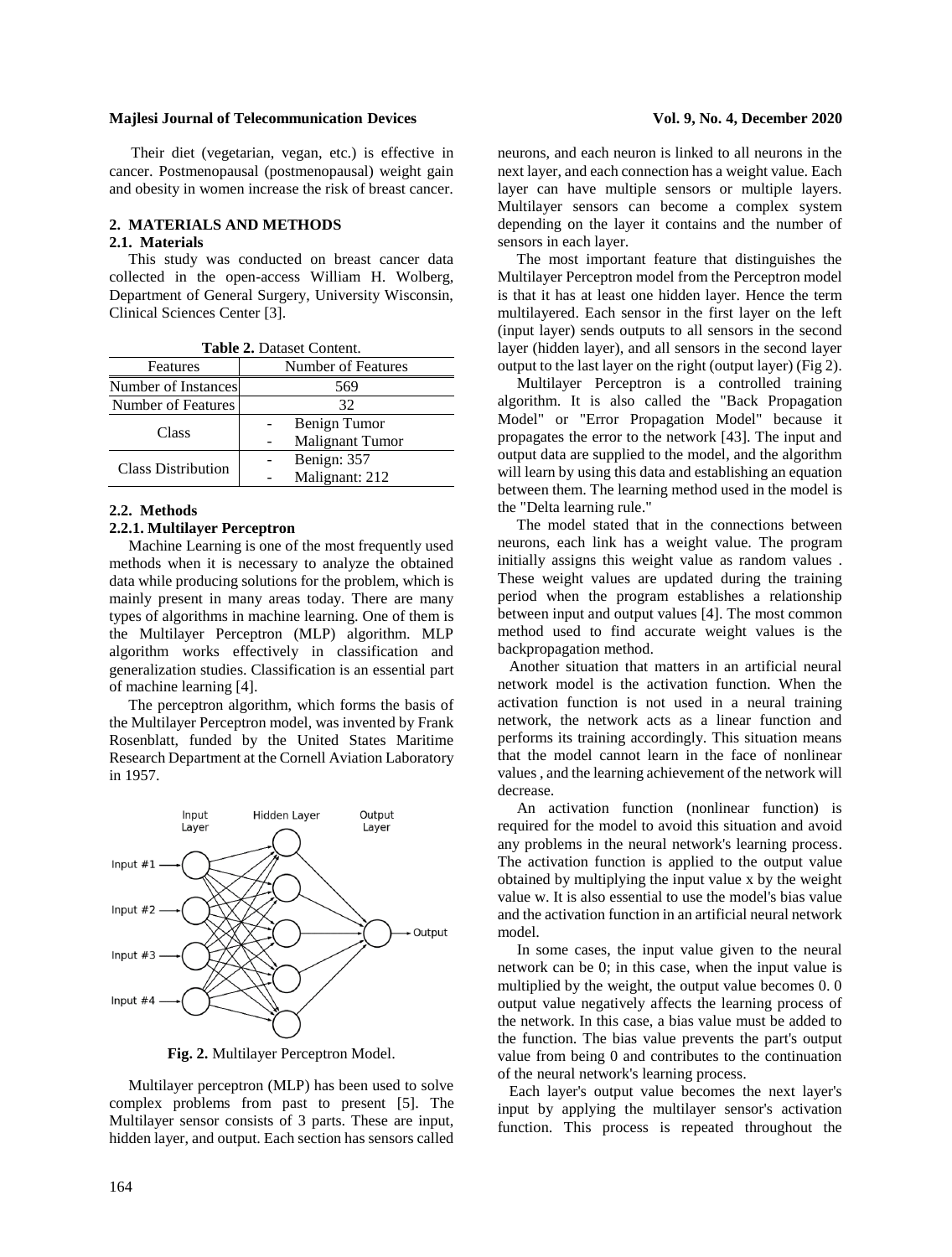# **Majlesi Journal of Telecommunication Devices Vol. 9, No. 4, December 2020**

intermediate layers. The neural network's output value is the classified state of the input values given to the model. The output value can be classified as 0 or 1 in line with an absolute threshold value.

 The MLP model used in this paper was created in a python environment. The model consists of input, four hidden layers, and output. There are 50 neurons in each hidden layer.

 In an MLP model, the user can use the trial and error method to determine the number of layers and neurons. The most suitable model for the study can be created by comparing the results with the changes made in the number of layers and neurons in the model [6,7].

## **3. MODEL EVALUATION**

 The data contained in the dataset were examined (inputs). The dataset was introduced to the algorithm, and the Input values and Output values were grouped into two different datasets. Input values are standardized between -1.1. For the algorithm to pass to the training phase, input and output data were divided into two groups: "train" and "test," and the train/test ratio was selected as 33%.

 The neural network training was started by giving training data and output values to the created artificial neural network. In testing the artificial neural network model, only the test data's input values were given to the algorithm, and the neural network predicted which class the result belongs to according to the input values. The algorithm's accuracy rate was calculated by comparing the output values obtained after the algorithm's estimation stage with the test data's actual output values.

#### **3.1. Accuracy**

 The algorithm's success is related to the number of correctly predicted samples and incorrectly predicted models. The performance information of the results obtained from the test can be expressed with the confusion matrix. In the confusion matrix, the rows represent the real numbers of the samples in the test set, and the columns represent the estimation of the model. Technical work (Table 3).

**Table 3.** Confusion Martix TP: True Pozitif, TN: True Negatif, FP: False Pozitif , FN: False Negatif.

| <b>Accuracy Class</b> | <b>Predicted</b> | <b>Predicted</b> |
|-----------------------|------------------|------------------|
|                       | <b>Class</b>     | <b>Class</b>     |
| Class 1 (Benign)      | ТP               | FN               |
| Class 2 (Malignant)   | FP               | ΤN               |

 Accuracy ratio is a method used to measure model performance (1). It is the ratio of correctly classified samples  $(TP + TN)$  to the total number of pieces  $(TP + TN)$  $TN + FP + FN$ ).

$$
V01. 9, 100. 4, December 2020
$$

$$
Accuracy = \frac{TP + TN}{TP + TN + FP + FN}
$$
 (1)

# **4. RESULTS AND DISCUSSION**

The activation function to be used in the artificial neural network model can be determined by looking at the model's accuracy due to the different activation functions used (Table 4).

| Table 4. Results.          |          |  |
|----------------------------|----------|--|
| <b>Activation Function</b> | Accuracy |  |
| Relu                       | 98.5%    |  |
| Tanh                       | 97.8%    |  |
| Logistic                   | 96.4%    |  |

In line with the study results, Relu has shown higher success as an activation function. In the model, the activation function relu is selected. The success rate of the model is 98.9%.

Another factor inaccuracy is the input values in the data set. It is essential to know the effect of the given input values on the output value and add them to the algorithm. The accuracy rate will vary depending on the Deep learning method used. This work can be improved, and the accuracy rate can be increased.

#### **5. CONCLUSION**

 The artificial neural network models are actively used in health and many different areas, such as early diagnosis of diseases. The model used must be at a level that can provide an effective solution to the existing problem, and the right model is selected according to this situation. The input values used as independent variables in the chosen model are essential for the output value, the dependent variable. The input values that do not affect the output affect the model training negatively. The artificial neural network model created has achieved 98.9% success for disease diagnosis. The success rate may increase depending on the artificial neural network model used and the activation function used. Studying is open to development.

#### **REFERENCES**

- [1] F. E. Aslan and A. Gürkan, "**Kadinlarda meme kanseri risk düzeyi,**" *Meme Sağliği Derg.*, Vol. 3, pp. 63–68, 2007.
- [2] Acıbadem, "*Kanser Nedir?*," *T.C. Sağlık Bakanlığı Halk Sağlığı Genel Müdürlüğü Kanser Dairesi Başkanlığı*, 1991., Retrieved from https://www.acibadem.com.tr/acibadem-de/kanseronkoloji/
- [3] Dua, D. and Graff, C. (2019). UCI Machine Learning Repositor, Retrieved from [http://archive.ics.uci.edu/ml]. Irvine, CA: University of California, School of Information and Computer Science.
- [4] O. TAŞOVA, "**Yapay sinir ağları ile yüz tanıma."**